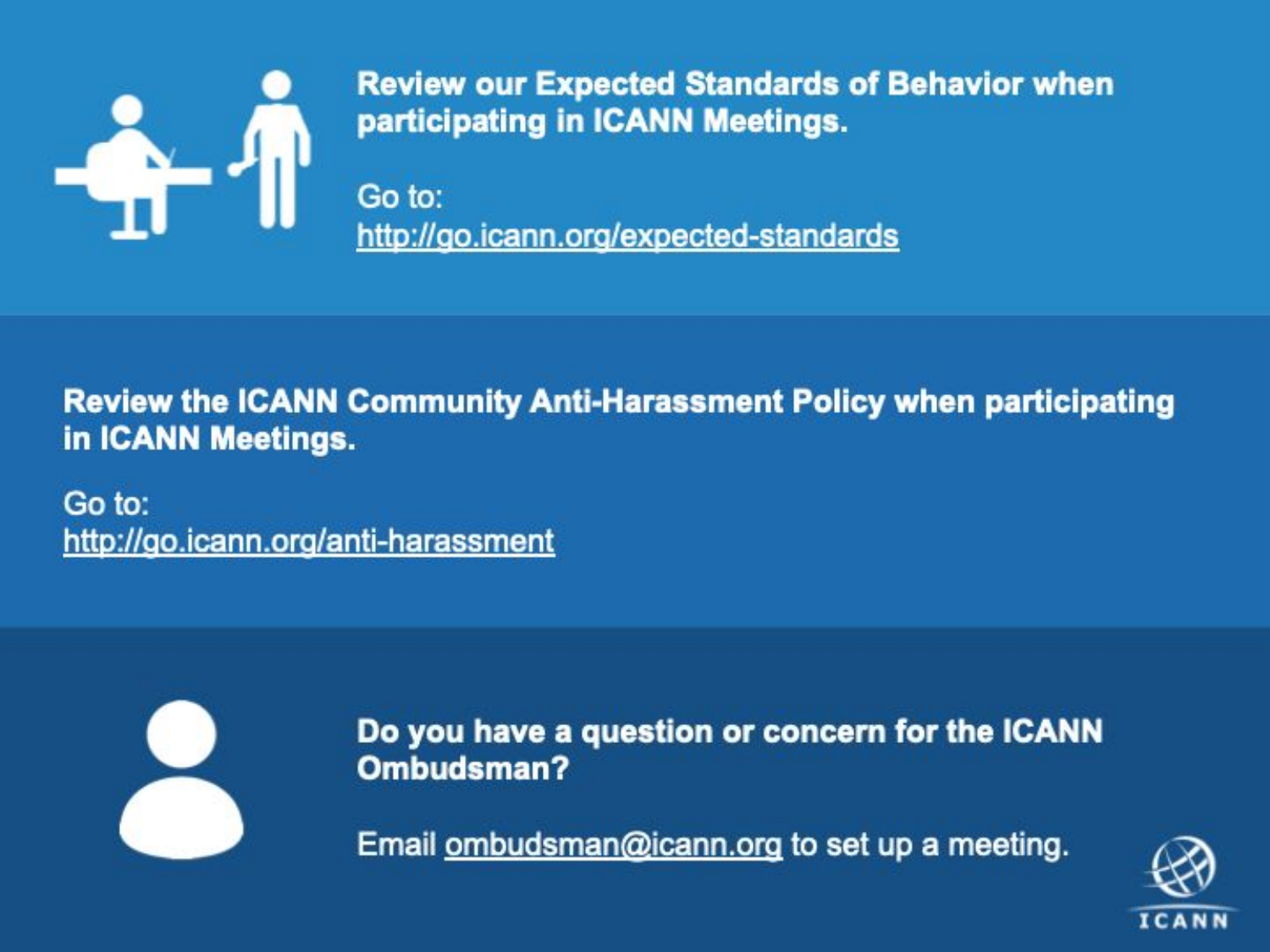# **ICANN74 GAC Meeting with the GNSO Council**

Monday 13 June 2022



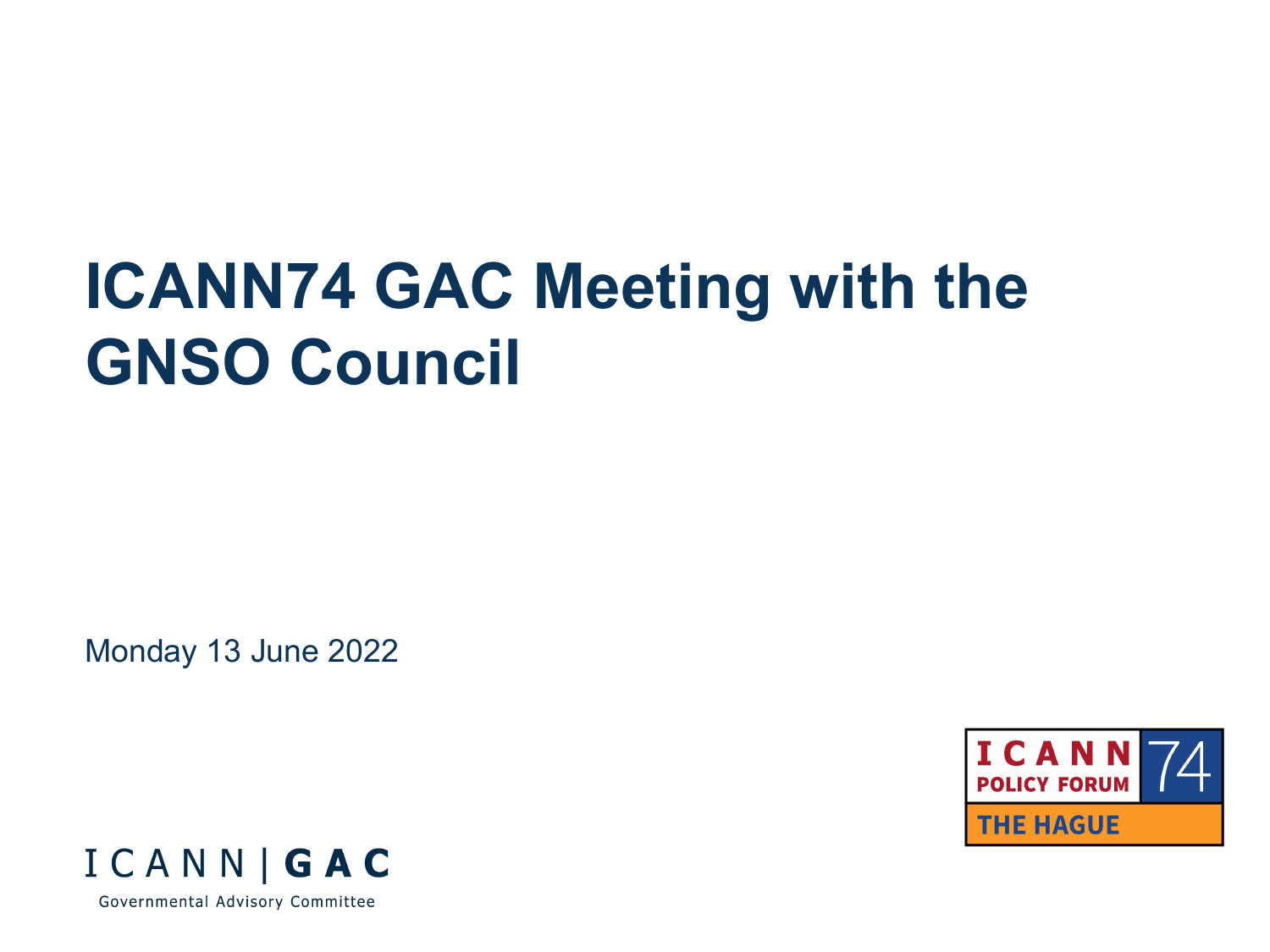## **Agenda**

## **1. Subsequent Rounds of New gTLDs**

- Closed Generics
- **GNSO Guidance Process**

## **2. DNS Abuse**

● GNSO Council to provide update from DNS Abuse Small Group as appropriate.

## **3. Accuracy**

GAC and GNSO Council to discuss any potential developments on accuracy matters, if applicable.

### **4. Any other business**

- **SSAD light**
- **ICANN** priorities
- **GPI follow-up**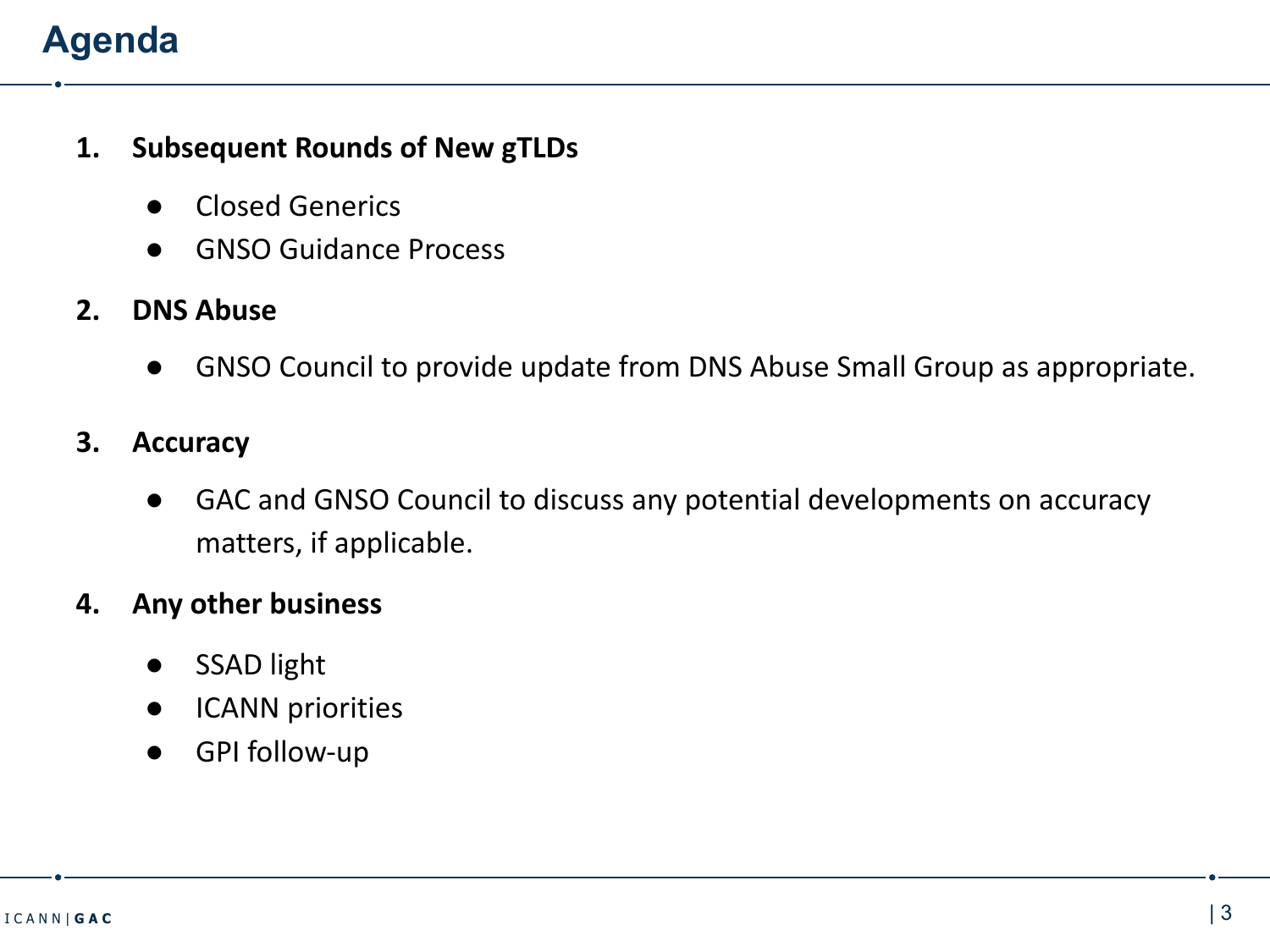## **GAC Questions/Talking Points**

- The GAC welcomes ALAC participation in the facilitated dialogue in collaboration with the GNSO Council and the GAC.
- The GAC welcomes input from the GNSO Council on criteria for the appointed facilitator for the dialogue.

As noted to the Board, the GAC believes that the facilitator should be a well-respected member of the ICANN community, with a track-record of respectfully and tactfully building consensus, and independent from commercial interests. Ideally, the facilitator should have a good understanding of the closed generics issue and its history, but not having been directly involved in SubPro PDP WG discussions to bring a fresh perspective to the process. Finally, the facilitator should be willing and able to proactively help different parties find a mutually acceptable solution.

How many representatives does the GNSO Council foresee appointing to this process? The GAC encourages the facilitator and ICANN Org to consider a balanced number of participants from the GAC and GNSO Council for the dialogue to be effective.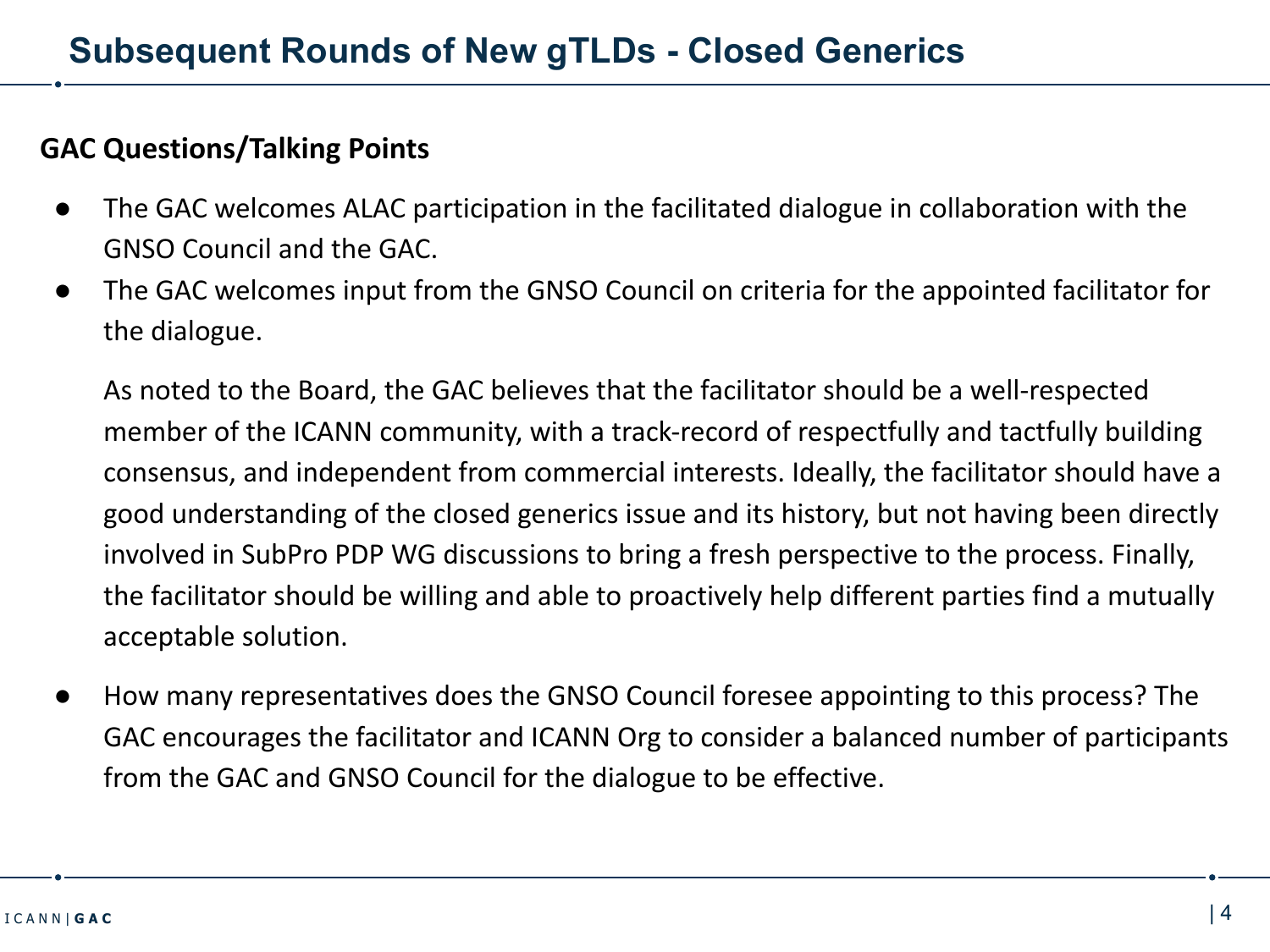#### **GAC Questions/Talking Points**

Could the GNSO Council explain what is the aim, the basic process, as well as the timeline for such a process? How may interested GAC members take part in the GNSO Guidance Process?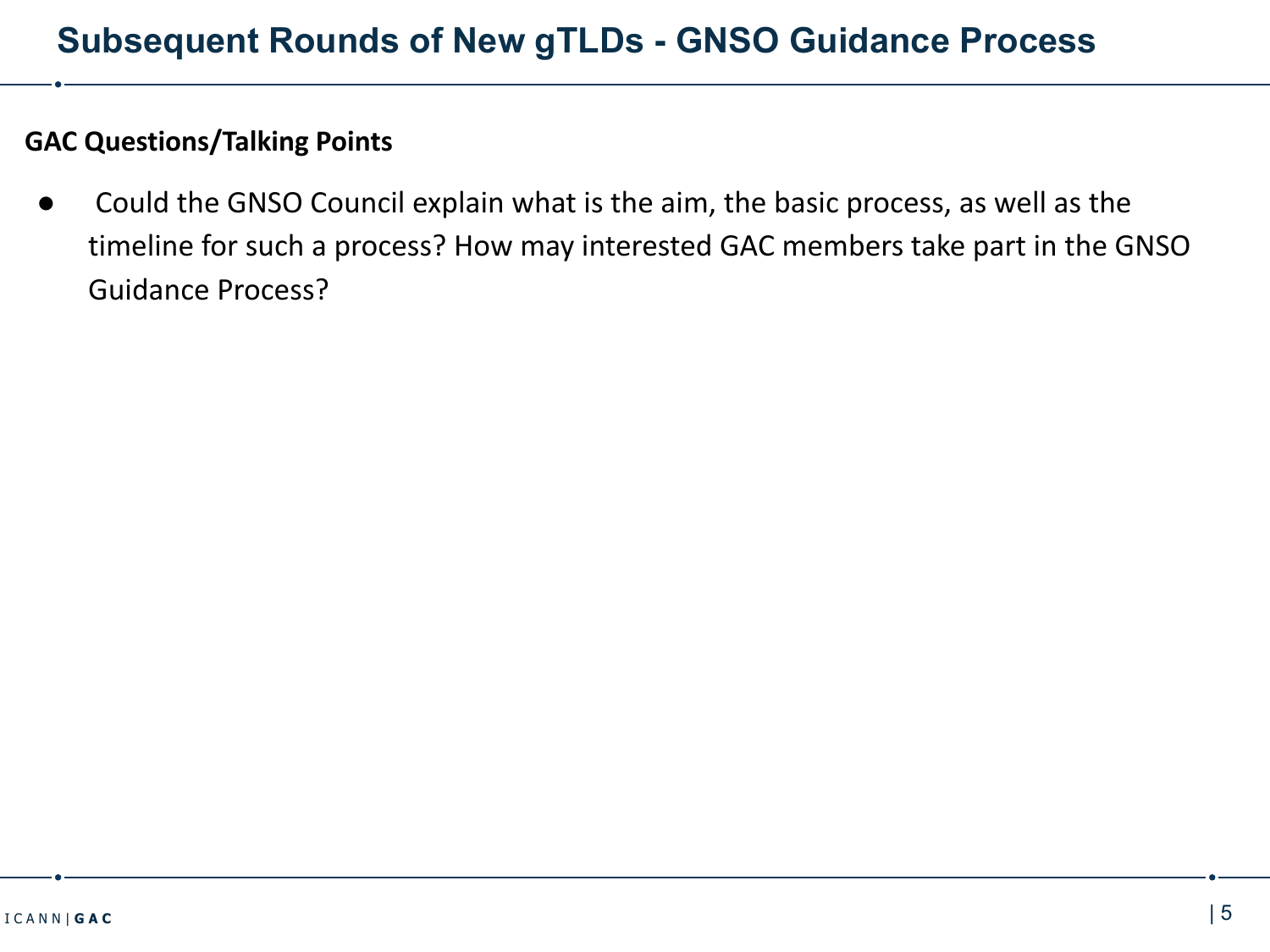**GAC Talking Points/Questions**

● The GAC continues to have a great interest in DNS Abuse and would welcome an update from the GNSO small group on DNS Abuse , subject to developments.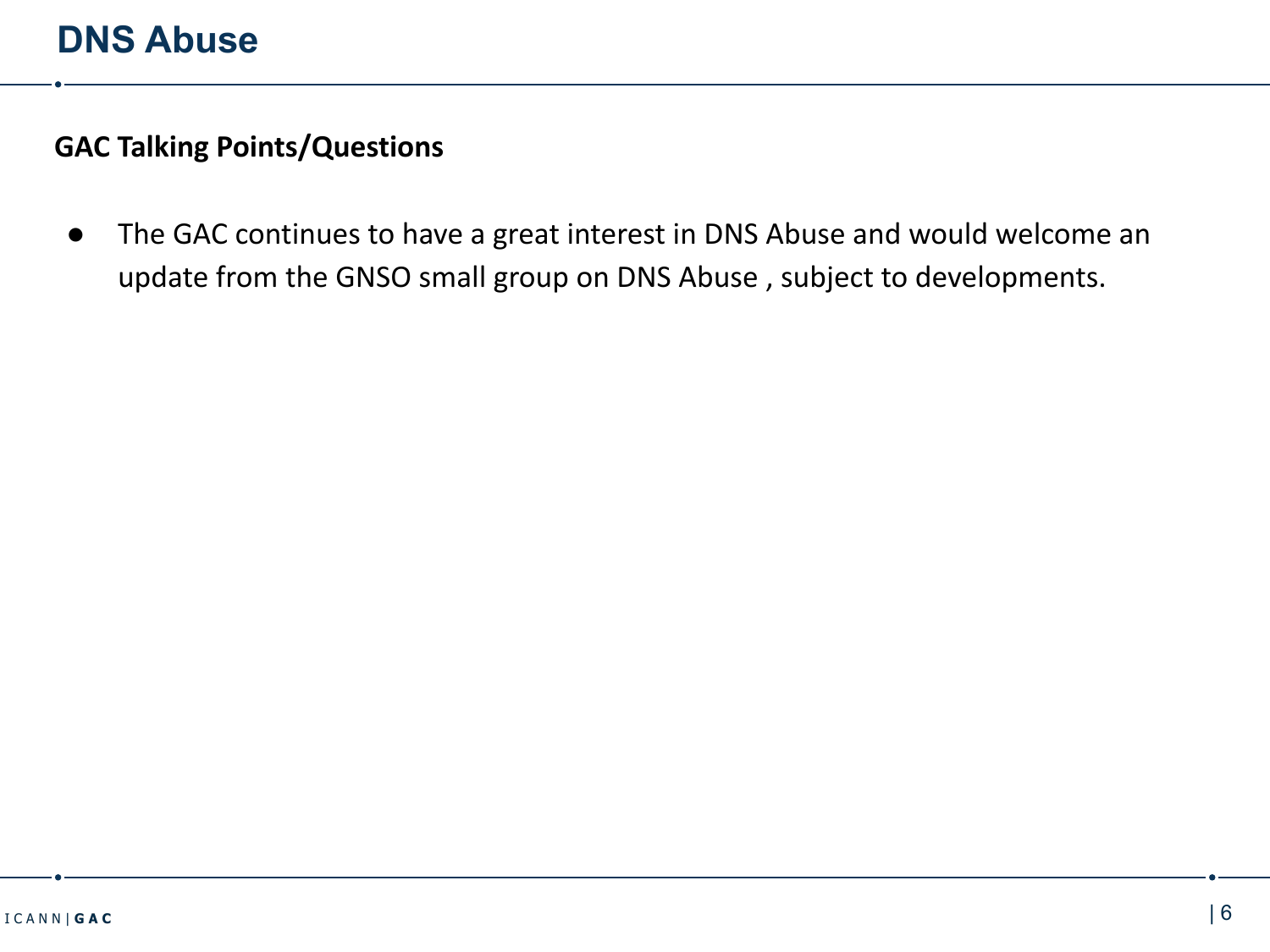## **GAC Questions/Talking Points**

- What is the GNSO Council's appreciation of the advancement of the scoping exercise on accuracy of registration data?
- Is the GNSO Council expecting the work to be concluded within a reasonable timeline given the submitted change of project request?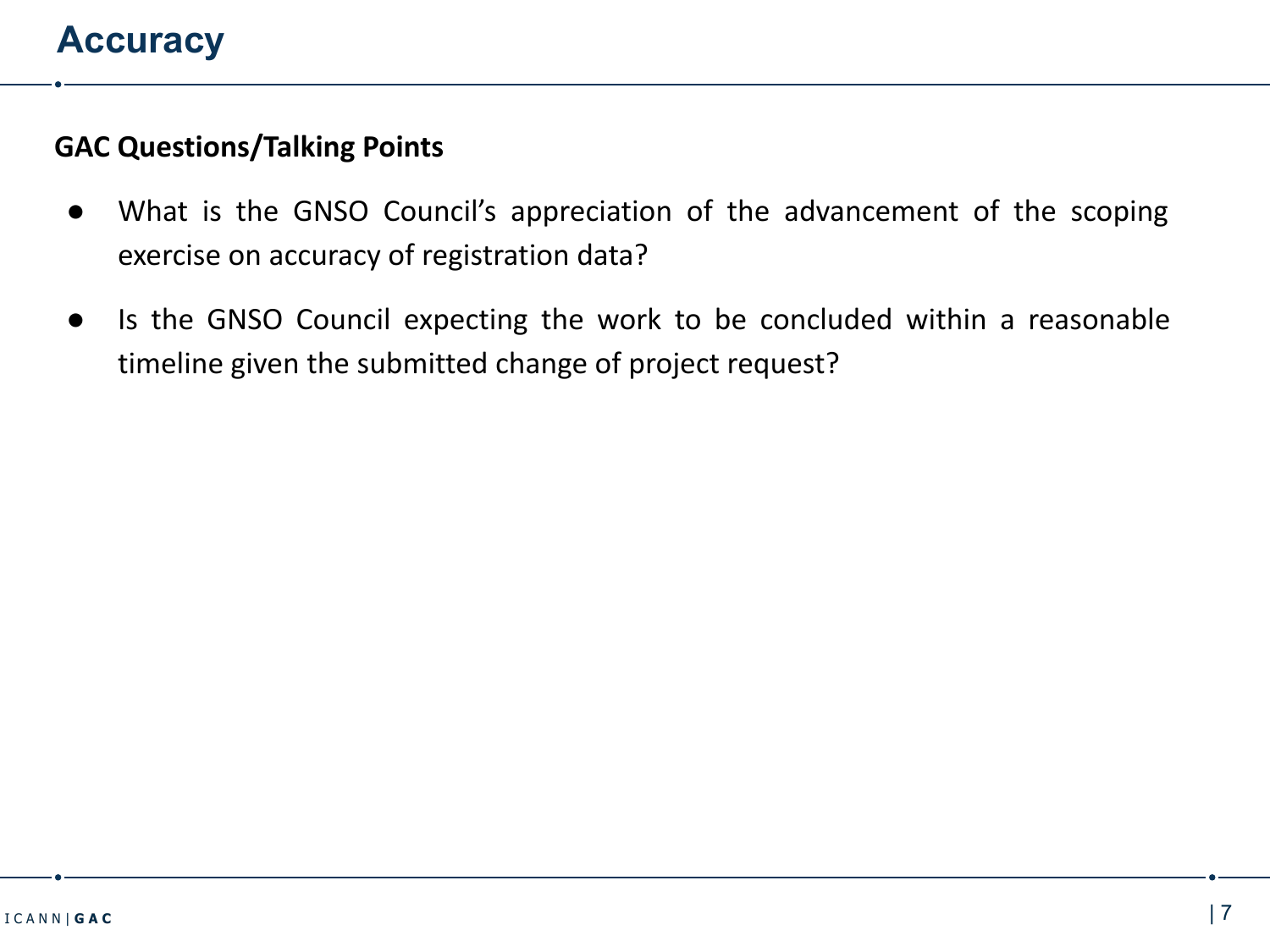## **Registration Data Accuracy Scoping Team**

## **Registration Data Accuracy Scoping Team**



First meeting on 5 October 2021

# ❖ Scoping Team has four assignments: Enforcement & Reporting (definition) Accuracy Measurement (gap analysis)

**At a Glance**

- **Fffectiveness**
- Impact and Improvement
- ❖ Scoping Team work has been greatly facilitated by contributions from ICANN Org, including Compliance.
- ❖ Scoping Team is currently finalizing its write-up for assignments #1 (enforcement) & #2 (accuracy measurement) for GNSO Council.
- ❖ Most recently, Scoping Team has engaged with ICANN org on development of scenarios for planned consultation with EDPB